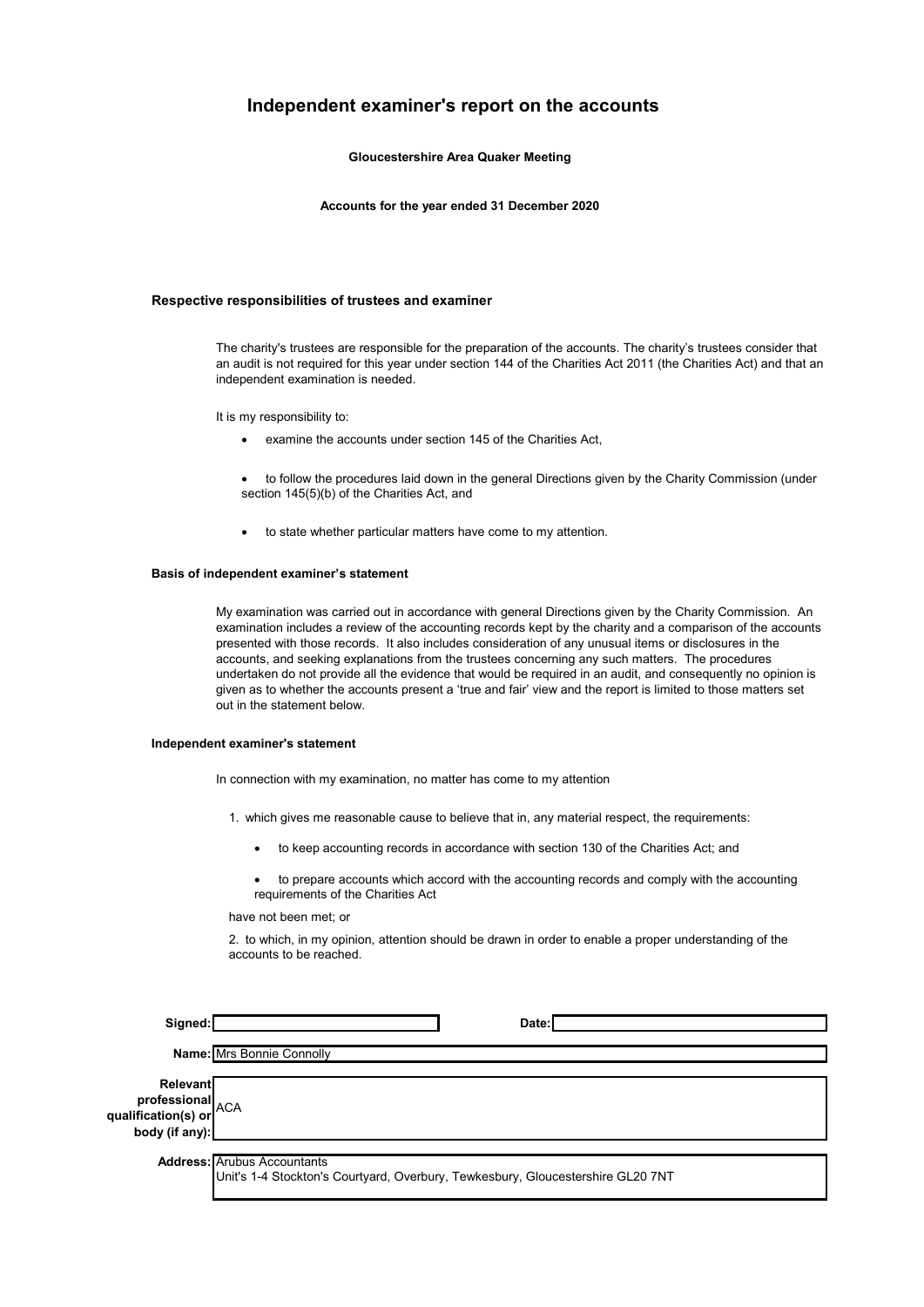| Prior year adjustments<br>Net Movement in funds<br>Unrealised gains/(losses) on investments<br>Realised gain on sale of investment<br>Total funds carried forward<br>Total funds brought forward<br>Transfers to funds | OTHER RECOGNISED GAINS AND LOSSES<br>Interest received on behalf of LM<br>Transfer between funds | FOR THE YEAR<br><b>NET INCOME (OUTGOING) RESOURCES</b> | <b>TOTAL RESOURCES EXPENDED</b> | Cost of generating funds:<br>Governance Costs<br>Management and administration<br>Costs in furtherance of charitable objects<br>Charitable expenditure<br>Fundraising and publicity<br><b>RESOURCES EXPENDED</b> | TOTAL INCOMING RESOURCES | Other receipts<br>Investment Income<br>Grants receivable<br>Incoming resources from operating activities:<br>Income from events and activities | Donations and similar incoming resources<br>Legacies | <b>INCOMING RESOURCES</b> |                                    | Statement of financial activities<br>for the year ended 31 December 2020 |
|------------------------------------------------------------------------------------------------------------------------------------------------------------------------------------------------------------------------|--------------------------------------------------------------------------------------------------|--------------------------------------------------------|---------------------------------|------------------------------------------------------------------------------------------------------------------------------------------------------------------------------------------------------------------|--------------------------|------------------------------------------------------------------------------------------------------------------------------------------------|------------------------------------------------------|---------------------------|------------------------------------|--------------------------------------------------------------------------|
|                                                                                                                                                                                                                        |                                                                                                  | 11                                                     | ő                               | ဖ ထ                                                                                                                                                                                                              |                          | 4000                                                                                                                                           | ωΝ                                                   |                           | <b>Notes</b>                       |                                                                          |
| 10,606<br>(0.000)<br>12,668<br>7,938                                                                                                                                                                                   | 14,900                                                                                           | (6,962)                                                | 7,127                           | 4,527<br>2,600                                                                                                                                                                                                   | 591                      | 591<br>٠<br>$\circ$                                                                                                                            | ı                                                    |                           | General<br><b>Fund</b>             |                                                                          |
| 137,757<br>82,175<br>22,636<br>29,199<br>3,747                                                                                                                                                                         | 43,424                                                                                           | (14,225)                                               | 47,913                          | 47,913                                                                                                                                                                                                           | 33,688                   | 33,356<br>$\overrightarrow{50}$<br><b>182</b>                                                                                                  |                                                      |                           | Property<br><b>Eund</b>            |                                                                          |
| 127,933<br>145,681<br>12,636<br>(4,788)<br>(1, 223)<br>(324)                                                                                                                                                           | I.<br>$\blacksquare$                                                                             | 868                                                    | 9/9                             | 9/9<br>٠                                                                                                                                                                                                         | - 574                    | 1,574<br>٠                                                                                                                                     |                                                      |                           | <b>Bursary</b><br><b>Fund</b>      |                                                                          |
| $\frac{4,063}{\sqrt{100}}$<br>4,122<br>(69)                                                                                                                                                                            |                                                                                                  | (69)                                                   | ဥ                               | J,<br>တ္လ                                                                                                                                                                                                        | ω                        | $\mathbf{I}$<br>$\infty$                                                                                                                       |                                                      |                           | Camp<br>ΔM                         |                                                                          |
| 271,882<br>267,403<br>3,303<br>6,225<br>1,175                                                                                                                                                                          | (58, 324)                                                                                        | 55,402                                                 | 85,493                          | 85,493                                                                                                                                                                                                           | 140,895                  | 1,866<br>20,659<br>750                                                                                                                         | 99,956<br>17,666                                     |                           | Account<br>$\overline{\mathbf{z}}$ |                                                                          |
| 552,240<br>512,044<br>40,057<br>5,002<br>134                                                                                                                                                                           | $\circ$ $\circ$                                                                                  | 35,054                                                 | 141,272                         | 138,672<br>2,600                                                                                                                                                                                                 | 176,326                  | $2,031$<br>54,015<br>2,509<br>$\overrightarrow{50}$                                                                                            | 399'366                                              | 2020                      | <b>Funds</b><br>Total              |                                                                          |
| 512,044<br>490,518<br>21,526<br>35,646                                                                                                                                                                                 | $\circ$                                                                                          | (14, 127)                                              | 226,193                         | 223,094<br>3,099<br>$\blacksquare$                                                                                                                                                                               | 212,066                  | 868'08<br>097<br>$2,787$<br>2,429                                                                                                              | $83,491$<br>42,201                                   | 2019                      | <b>Funds</b><br>Total              |                                                                          |

<u>ب</u>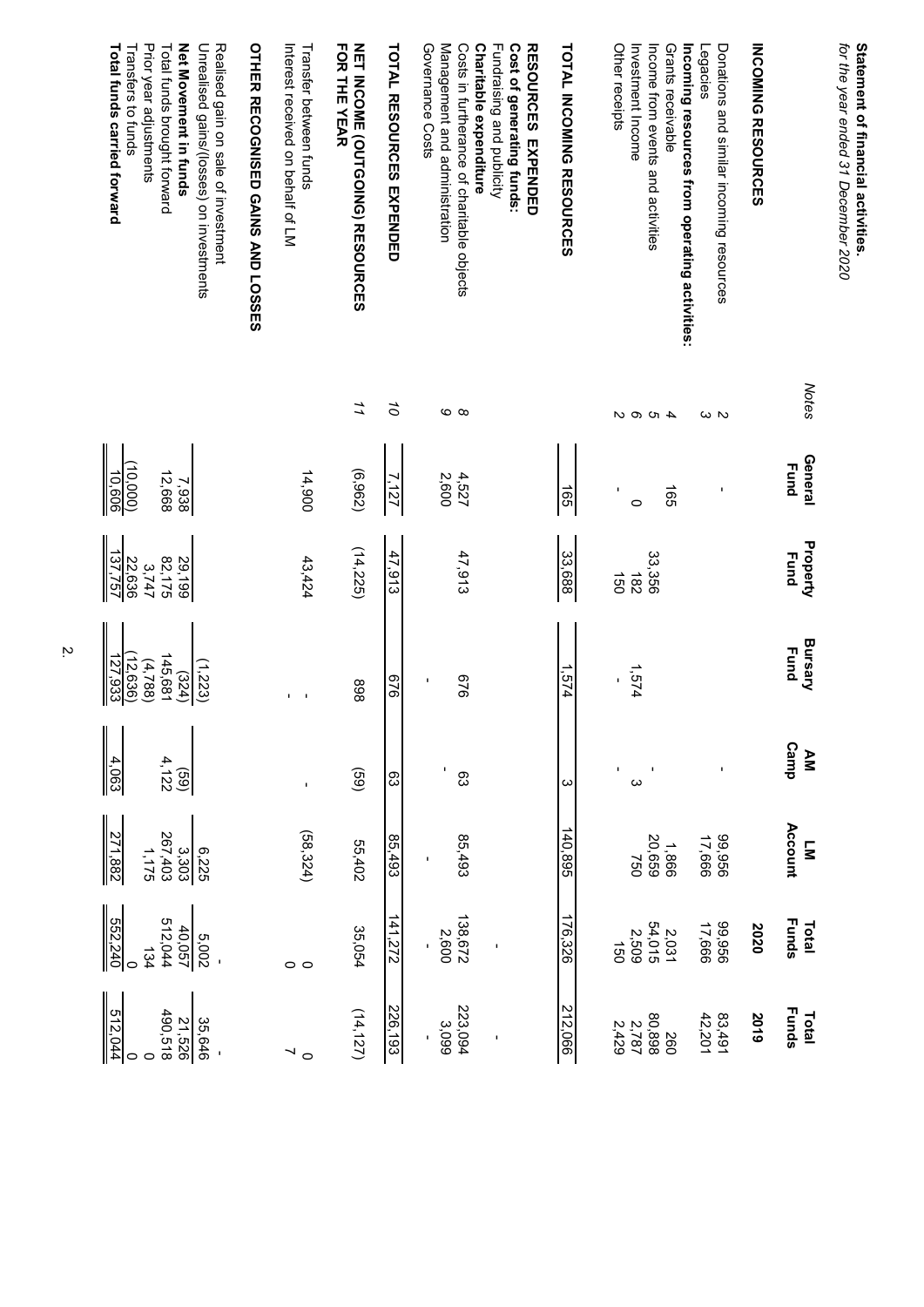### **FINANCIAL STATEMENT YEAR ENDED 31 DECEMBER 2020**

| <b>Balance Sheet</b><br>As at 31 December 2020 |              | 2020             |          | 2019             |          |
|------------------------------------------------|--------------|------------------|----------|------------------|----------|
|                                                | <b>Notes</b> |                  |          |                  |          |
| <b>FIXED ASSETS</b>                            |              |                  |          |                  |          |
| Tangible assets                                | 12           | 1,055            |          | 1,110            |          |
| Investments                                    | 13           | 193,789          | 194,844  | 188,787          | 189,897  |
| <b>CURRENT ASSETS</b>                          |              |                  |          |                  |          |
| <b>Debtors</b>                                 | 14           | 20,247           |          | 13,108           |          |
| Cash at bank and in hand                       |              | 354,762          |          | 323,436          |          |
|                                                |              | 375,009          |          | 336,544          |          |
| <b>CREDITORS:</b>                              |              |                  |          |                  |          |
| Amounts falling due within one year            | 15           | 17,614           |          | 14,397           |          |
| <b>NET CURRENT ASSETS</b>                      |              |                  | 357,395  |                  | 322,147  |
| TOTAL ASSETS LESS CURRENT LIABILITIES          |              |                  | £552,240 |                  | £512,044 |
| <b>FUNDS</b>                                   |              |                  |          |                  |          |
| Unrestricted:                                  |              |                  |          |                  |          |
| <b>General Fund</b>                            |              | 10,606           |          | 12,668           |          |
| <b>Property Fund</b>                           |              | 137,757          |          | 82,175           |          |
| <b>Bursary Fund</b>                            |              | 127,933          |          | 145,679          |          |
| AM Camp<br><b>LM Accounts</b>                  |              | 4,063<br>271,882 |          | 4,122<br>267,400 |          |
|                                                |              |                  |          |                  |          |
|                                                |              |                  | £552,240 |                  | £512,044 |

These financial statements were approved by the members of the committee on and are signed on their behalf by:-

Marilyn Miles - Assistant Treasurer

Sarah Eilbeck - Treasurer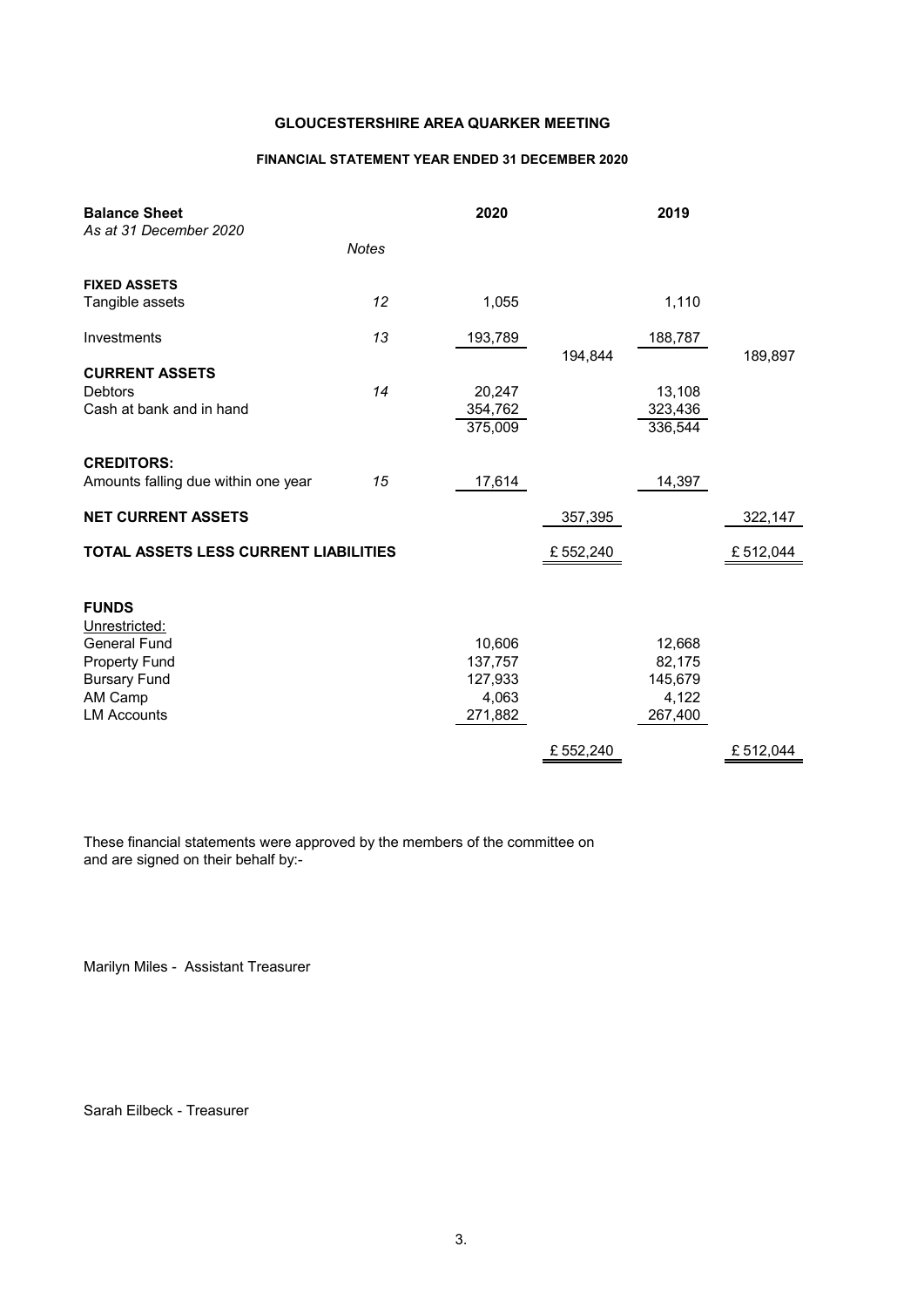### **GLOUCESTERSHIRE AREA QUAKER MEETING FINANCIAL STATEMENTS YEAR ENDED 31 DECEMBER 2020**

### **Notes** (forming part of the financial statements)

### **1 Accounting Policies**

Basis of accounting

The financial statements have been prepared on the historical cost basis, as modified by the revaluation of certain financial assets and liabilities and investment properties measured at fair value through income or expenditure. These financial statements have been prepared in compliance with FRS 102, The Financial Reporting Standard applicable in the UK and the Republic of Ireland' the Statement of Recommended Practice applicable to charites preparing their accounts in accordance with the Financial Reporting Standard applicable in the UK and Republic of Ireland (FRS 102) (Charities SORP (FRS 102 )) AND THE Charities Act 2011.

### **Incoming resources**

Collections are recognised when made.

Amounts receivable under covenant are recognised only when honoured by the covenanter. Income tax recoverable on covenanted or gift aid donations is recognised when claimable. Grants and Legacies are accounted for as soon as the AM is notified of its entitlement and the likely amount due.

### **Outgoing resources**

Outgoing resources are recognised in the period in which they are incurred. Outgoing resources are allocated to the type of activity to which they relate.

Grants are accounted for when payable.

### **Investments**

Investments are stated at market value as at 31 December.

### **Realised and unrealised gains or losses**

Realised gains or losses are recognised when investments are sold. Unrealised gains or losses are accounted for on revaluation of investments as at 31 December.

### **Fixed assets**

Freehold property is excluded from the accounts on the basis that the property is inalienable and historic, and that reliable cost information is not available. Expenditure on moveable fixtures and equipment is capitalised and written off over the estimated useful economic life.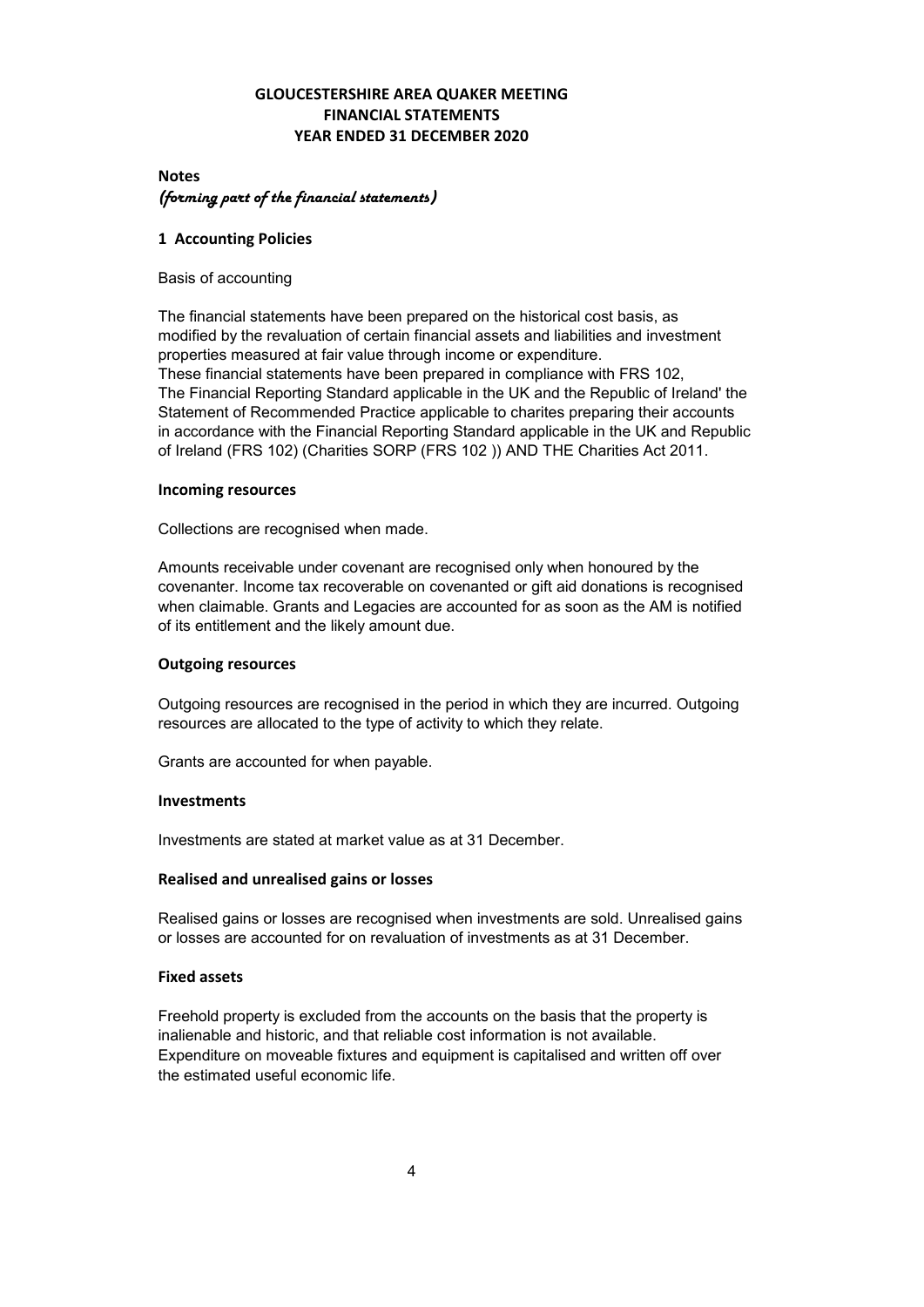### **GLOUCESTERSHIRE AREA QUAKER MEETING FINANCIAL STATEMENTS YEAR ENDED 31 DECEMBER 2020**

### **Notes (continued)**

### **Depreciation**

Depreciation is calculated so as to write off the cost of an asset, less its estimated residual value, over the useful economic life of that asset as follows:

Freehold property **- Nil** 

Furniture, equipment and books - 5% straight line

No depreciation is charged on freehold property, but any expenditure on maintenance is written off as incurred.

### **Funds**

Unrestricted funds are donations and other incoming resources receivable or generated for the objects of the charity without further specified purpose and are available as general funds.

Designated funds are restricted funds earmarked by the Area Meeting for paticular purposes.

### **2 DONATIONS AND SIMILAR INCOMING RESOURCES**

|                                         | Unrestricted<br><b>Funds</b> | <b>Total Funds</b><br>2020<br><b>Funds</b> | <b>Total Funds</b><br>2019 |
|-----------------------------------------|------------------------------|--------------------------------------------|----------------------------|
|                                         | £                            | £                                          | £                          |
| Donations and<br>Income Tax recoverable | 100,106                      | 100,106                                    | 83,491                     |
| <b>3 LEGACIES</b>                       |                              |                                            |                            |
| Legacies                                | 17,666                       | 17,666                                     | 42,201                     |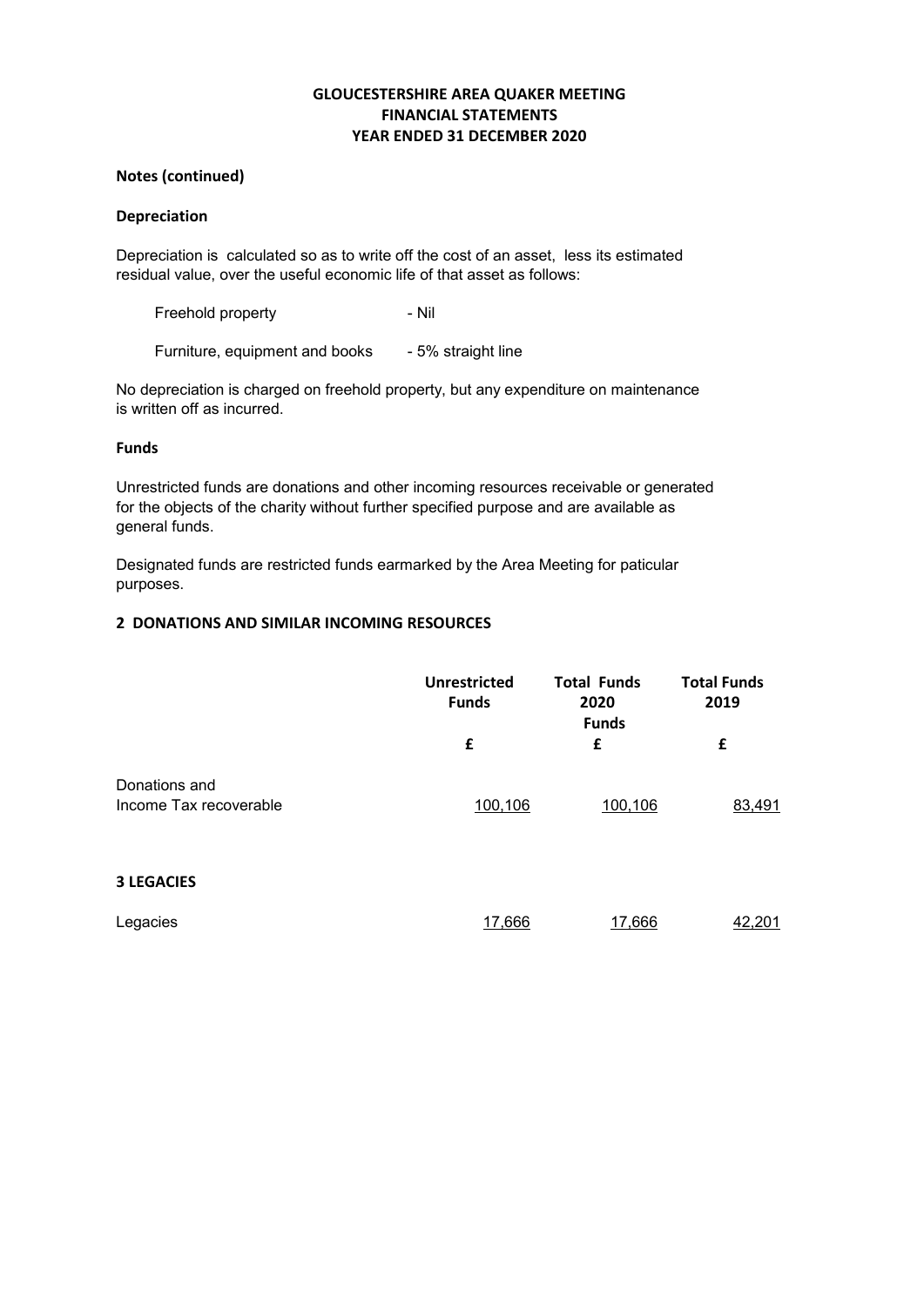### **FINANCIAL STATEMENTS YEAR ENDED 31 DECEMBER 2020**

### **4 GRANTS RECEIVABLE**

|                   | <b>Unrestricted</b><br><b>Funds</b> | <b>Total Funds</b><br>2020<br>c | <b>Total Funds</b><br>2019<br>£ |
|-------------------|-------------------------------------|---------------------------------|---------------------------------|
| Grants receivable | 2.031                               | 2.031                           | 260                             |

### **5 INCOME FROM EVENTS AND ACTIVITIES**

|                             | <b>Unrestricted</b><br><b>Funds</b><br>£ | <b>Total Funds</b><br>2020<br>£ | <b>Total Funds</b><br>2019<br>£ |
|-----------------------------|------------------------------------------|---------------------------------|---------------------------------|
| Other fund raising events   | 9,588                                    | 9,588                           | 29,214                          |
| <b>Campers Fees</b><br>Rent | 44,427                                   | 44,427                          | 3,057<br>48,628                 |
| Quota                       | -                                        | -                               |                                 |
|                             | 54,015                                   | 54,015                          | 80,898                          |

### **6 INVESTMENT INCOME**

|       | 2020<br>c | 2019<br>£ |
|-------|-----------|-----------|
| Funds | 2,509     | 2,787     |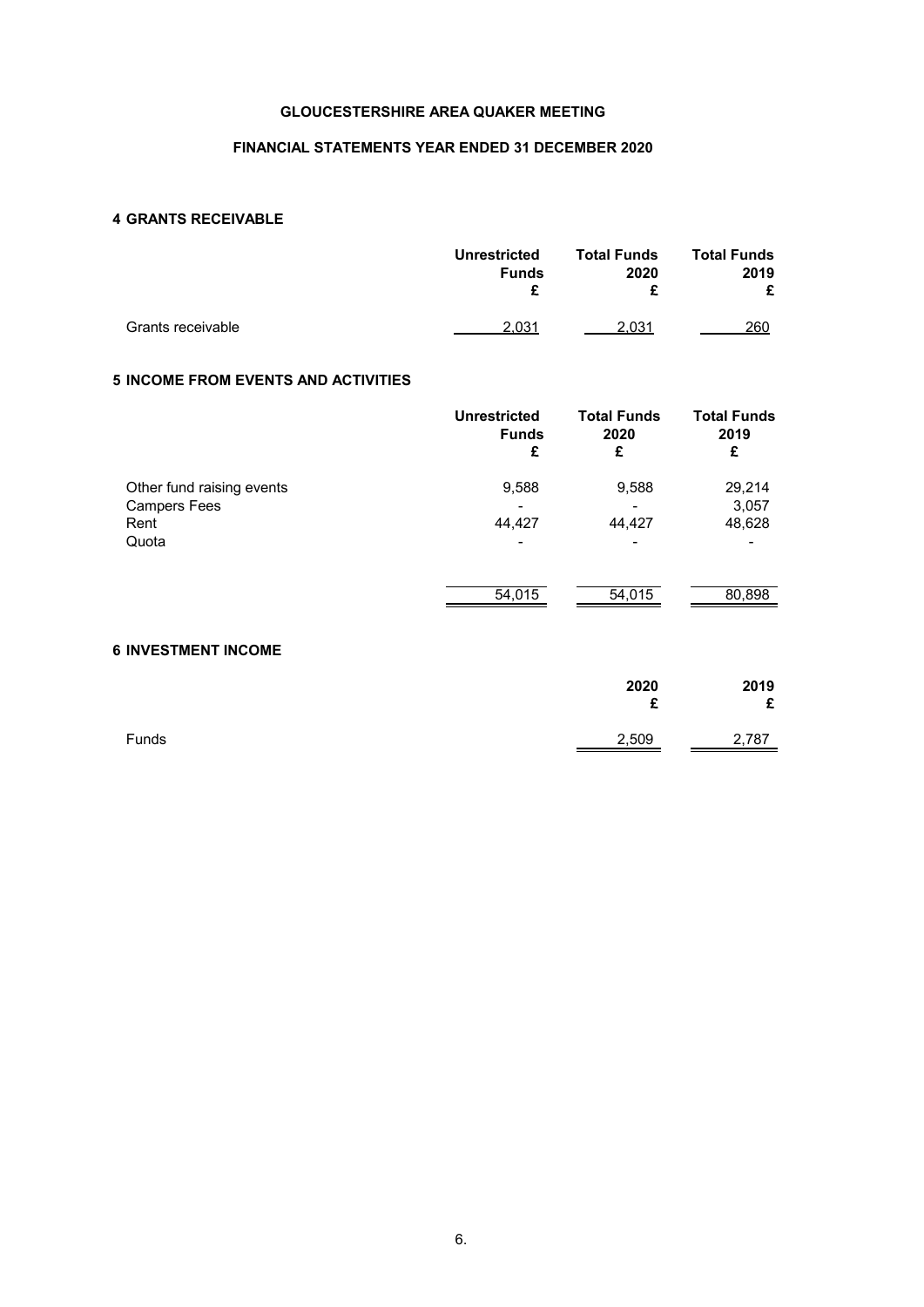### **FINANCIAL STATEMENTS YEAR ENDED 31 DECEMBER 2020**

### **8 COSTS IN FUTHERANCE OF CHARITABLE OBJECTS**

|                                           | <b>Unrestricted</b><br><b>Funds</b><br>£ | <b>Total Funds</b><br>2020<br>£ | <b>Total Funds</b><br>2019<br>£ |
|-------------------------------------------|------------------------------------------|---------------------------------|---------------------------------|
| Provision of charitable services:         |                                          |                                 |                                 |
| Property running expenses and maintenance | 39,089                                   | 39,089                          | 31,784                          |
| Donations                                 | 726                                      | 726                             | 2.675                           |
| <b>BYM</b>                                | 7,472                                    | 7,472                           | 30,715                          |
| Conference                                | 1.523                                    | 1.523                           | 5,354                           |
| Services                                  | 8,886                                    | 8,886                           | 11,245                          |
| <b>AM Costs</b>                           | 75.124                                   | 75.124                          | 66.350                          |
| Other expenses                            | 5.851                                    | 5,851                           | 74,972                          |
|                                           | 138.672                                  | 138.672                         | 223.094                         |

### **9 MANAGEMENT AND ADMINISTRATION**

|                                            | 2020  | 2019       |
|--------------------------------------------|-------|------------|
| Office costs<br>Independent Examiners Fees | 2,600 | 9<br>3,090 |
|                                            | 2,600 | 3,099      |

### **10 TOTAL RESOURCES EXPENDED**

|                                                   | <b>Staff</b><br>Costs    | <b>Grants Paid</b><br>and other costs | <b>Total Funds</b><br>2020 | <b>Total Funds</b><br>2019<br>£ |
|---------------------------------------------------|--------------------------|---------------------------------------|----------------------------|---------------------------------|
| Direct Charitable Expenditure                     | $\overline{\phantom{a}}$ | 138,672                               | 138.672                    | 223,153                         |
| Management and Administration<br>Governance costs | $\overline{\phantom{0}}$ | 2.600<br>$\overline{\phantom{a}}$     | 2.600<br>-                 | 3.099                           |
|                                                   | $\overline{\phantom{0}}$ | 141.272                               | 141.272                    | 226.252                         |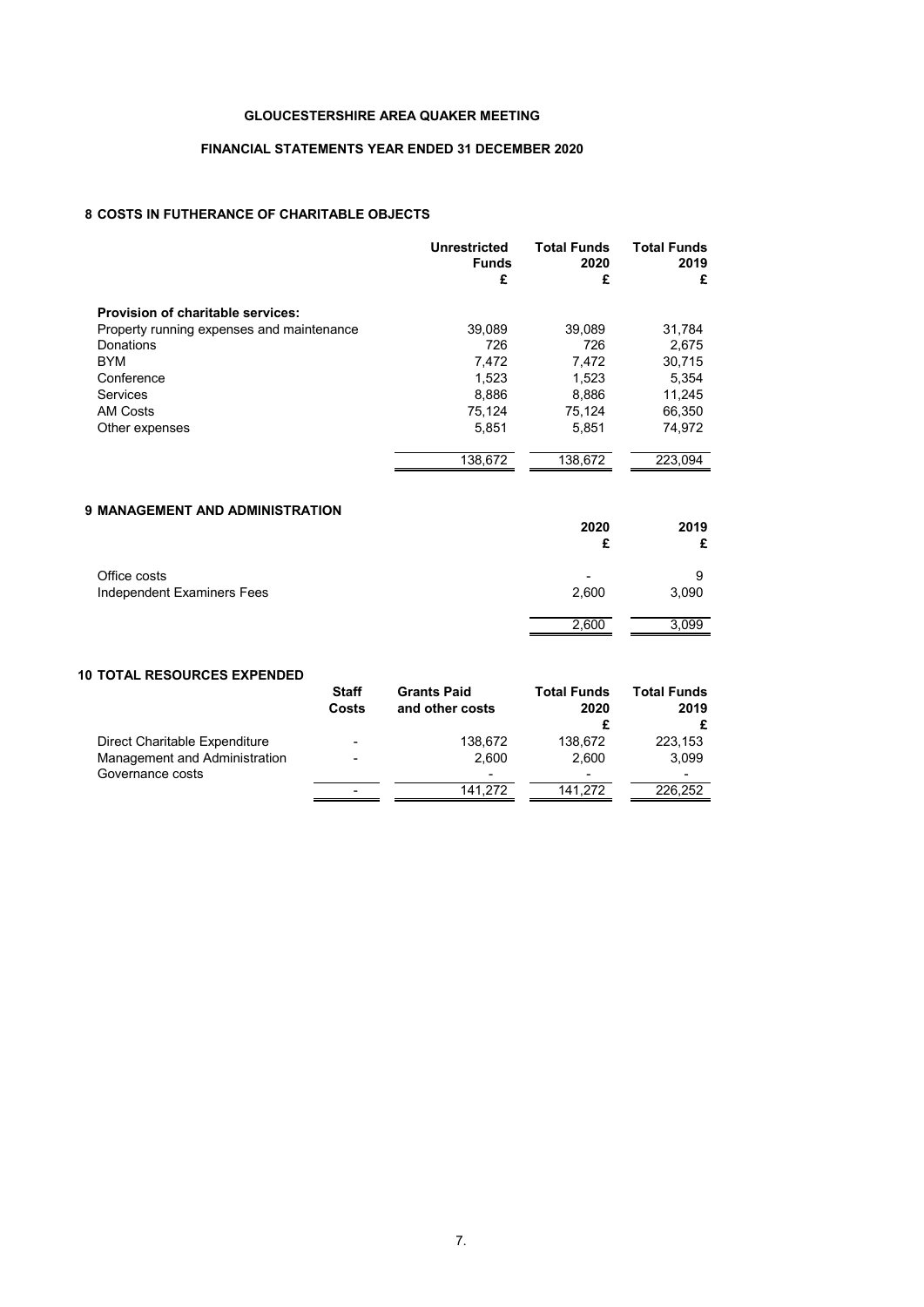### **FINANCIAL STATEMENTS YEAR ENDED 31 DECEMBER 2020**

### **Notes** *(continued)*

### **11 NET OUTGOING RESOURCES**

Net outgoing resources are stated after charging

| The balgoing resources are stated after charging | 2020  | 2019  |
|--------------------------------------------------|-------|-------|
| Depreciation                                     | 55    | 58    |
| Independent Examiners Fees                       | 2,600 | 3,090 |

### **12 TANGIBLE FIXED ASSETS**

|                       | <b>Garages</b> | <b>Furniture &amp;</b><br><b>Equipment</b> | <b>Total</b> |
|-----------------------|----------------|--------------------------------------------|--------------|
|                       | £              | £                                          | £            |
| COST:-                |                |                                            |              |
| At 1 January 2020     | 267            | 2,631                                      | 2,898        |
| Additions             |                |                                            |              |
| At 31 December 2020   | 267            | 2,631                                      | 2,898        |
| <b>DEPRECIATION</b>   |                |                                            |              |
| At 1 January 2020     |                | 1,788                                      | 1,788        |
| Charge for the year   |                | 55                                         | 55           |
|                       |                | 1,843                                      | 1,843        |
|                       |                |                                            |              |
| <b>NET BOOK VALUE</b> |                |                                            |              |
| At 31 December 2020   | 267            | 788                                        | 1,055        |
|                       |                |                                            |              |
| At 31 December 2019   | 267            | 843                                        | 1,110        |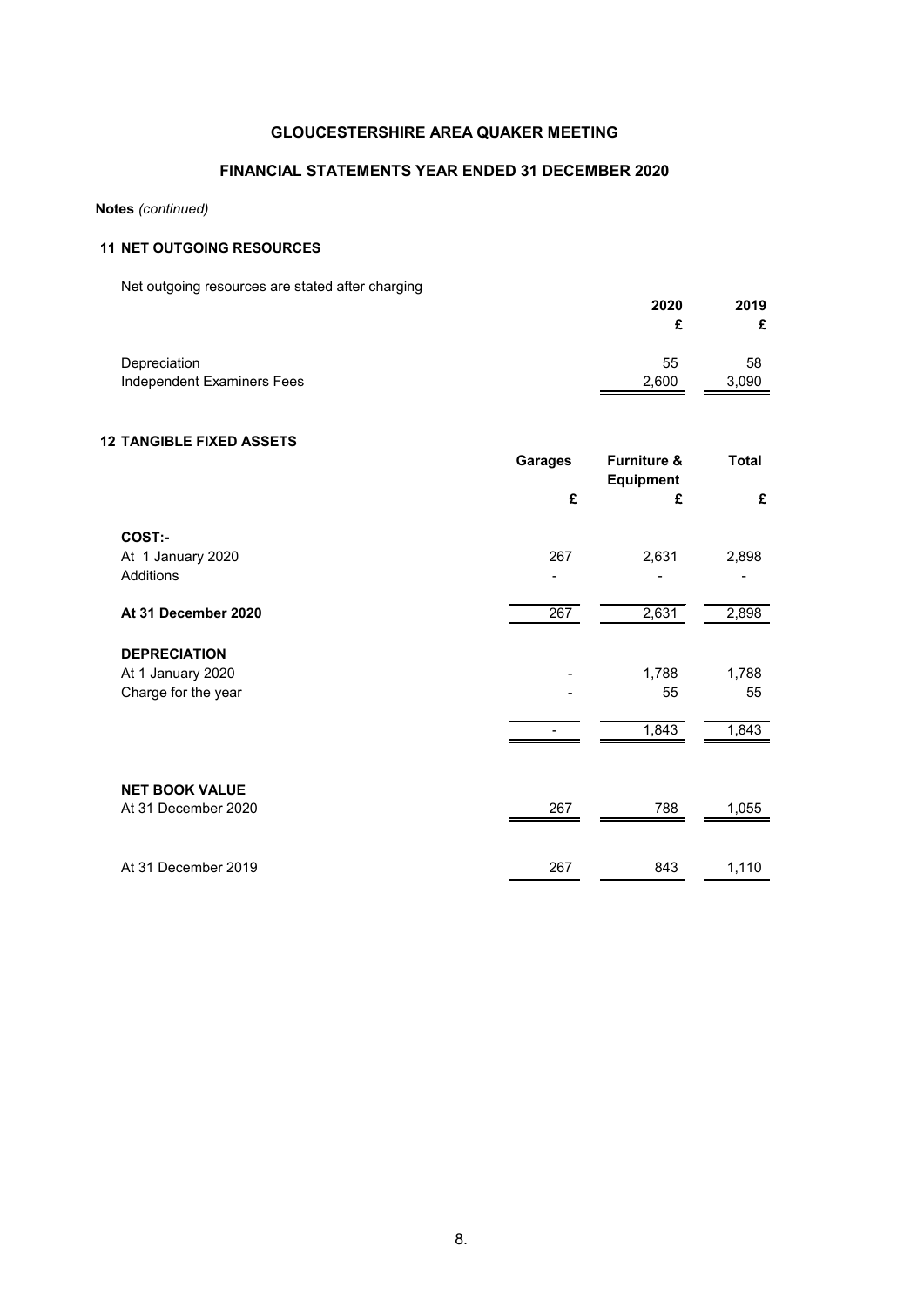### **FINANCIAL STATEMENTS YEAR ENDED 31 DECEMBER 2020**

**Notes** *(continued)*

### **13 INVESTMENTS**

### **Movement in market value**

|                                                                      | 2020<br>£ | 2019<br>£ |
|----------------------------------------------------------------------|-----------|-----------|
| Market value at 1 January 2020<br>Additions                          | 188,787   | 153,141   |
| Net profit/(loss) on revaluations in the year ended 31 December 2020 | 5,002     | 35,646    |
| Market value at 31 December 2020                                     | 193,789   | 188,787   |
| <b>14 DEBTORS</b>                                                    |           |           |
|                                                                      | 2020<br>£ | 2019<br>£ |
| Debtors                                                              | 20,247    | 13,108    |
|                                                                      | 20,247    | 13,108    |
| 15 CREDITORS: Amounts falling due within one year                    |           |           |
|                                                                      | 2020<br>£ | 2019<br>£ |
| Accruals                                                             | 17,614    | 14,397    |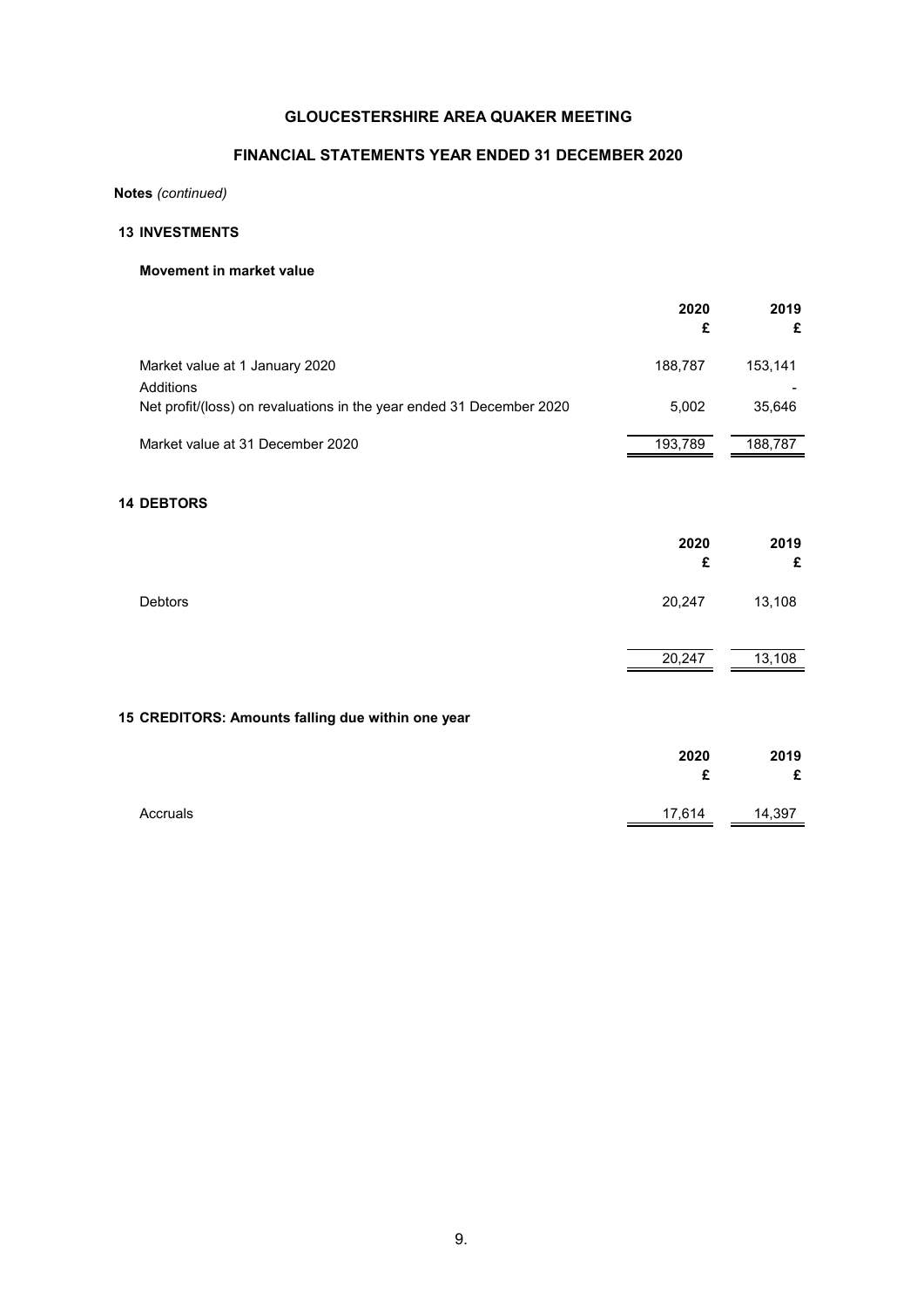### **GENERAL FUND RECEIPTS & PAYMENTS FOR THE YEAR ENDED 31 DECEMBER 2020**

| £<br><b>RECEIPTS</b>                                            | £           |
|-----------------------------------------------------------------|-------------|
|                                                                 |             |
|                                                                 |             |
| 165.00<br>Voluntary income                                      | 260.00      |
| Quota                                                           |             |
| Income from charitable activities                               | 110.00      |
| 0.27<br>Interest                                                | 0.49        |
| List of Members                                                 |             |
| Conference fees                                                 |             |
| Other receipts (Journeymen)                                     | 2,428.70    |
| 165.27                                                          | 2,799.19    |
| <b>PAYMENTS</b>                                                 |             |
|                                                                 |             |
| <b>Central Committees</b>                                       |             |
| <b>Conference Expenses</b><br>1,523.39                          | 5,353.56    |
| Support costs of Quaker purposes<br>2,953.89<br>List of Members |             |
| <b>AM Expenses</b>                                              |             |
| <b>Accountancy Fee</b><br>2,600.00                              | 3,090.00    |
| Subs & Donations<br>50.00                                       | 100.00      |
| <b>Bursaries and Grants</b>                                     |             |
| Other payments (Journeymen)                                     | 2,573.70    |
| 7,127.28                                                        | 11,117.26   |
|                                                                 |             |
| Net incoming/outgoing payments before transfers<br>(6,962.01)   | (8,318.07)  |
| (Transfers between funds) quota received<br>14,900.00           | 17,340.00   |
| Allocations of Property Fund                                    |             |
| <b>SURPLUS/DEFICIT - net movement in funds</b><br>7,937.99      | 9,021.93    |
|                                                                 |             |
| Balance brought forward<br>12,667.72                            | 3,645.79    |
| Prior year adjustment<br>0.01                                   |             |
| Transfers between funds - to Property fund<br>(10,000.00)       |             |
| Balance carried forward<br>10,605.72                            | 12,667.72   |
| <b>REPRESENTED BY</b>                                           |             |
| Cash at Bank                                                    |             |
| Lloyds Bank Plc No.1 Account                                    |             |
| The Co-operative Bank<br>13,614.42                              | 15,426.40   |
| CAF Cash Deposit Fund<br>342.79                                 | 342.52      |
| Debtor<br>13,957.21                                             |             |
|                                                                 | 15,768.92   |
| Less Creditors due within one year                              |             |
| <b>Trade Creditors</b><br>(48.49)                               | (3, 101.20) |
| (3,303.00)<br>Accruals                                          |             |
| 10,605.72                                                       | 12,667.72   |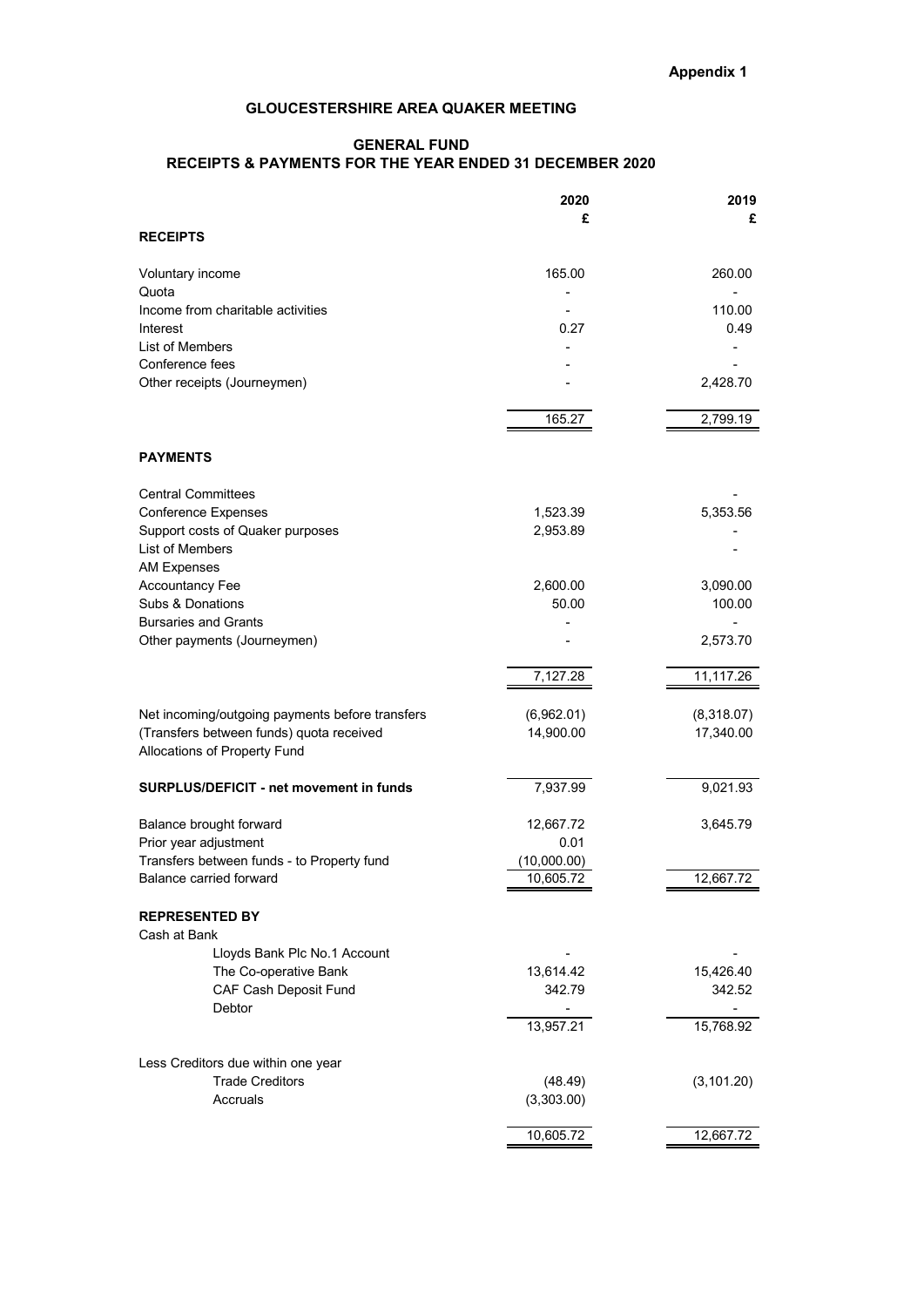### **Appendix 2**

### **GLOUCESTERSHIRE AREA QUAKER MEETING**

### **PROPERTY FUND RECEIPTS & PAYMENTS FOR THE YEAR ENDED 31 DECEMBER 2020**

|                                                           | 2020         | 2019         |
|-----------------------------------------------------------|--------------|--------------|
|                                                           | £            | £            |
| <b>RECEIPTS</b>                                           |              |              |
| <b>Rents Received</b>                                     | 33,356.44    | 20,838.82    |
| Interest                                                  | 181.69       | 181.89       |
| Voluntary income contributions                            | 150.00       |              |
|                                                           | 33,688.13    | 21,020.71    |
|                                                           |              |              |
| <b>EXPENDITURE</b>                                        |              |              |
| Costs of generating income excl. support costs            | 6,136.11     |              |
| <b>Property Expenses</b>                                  | 31,710.83    | 31,784.28    |
| Rent                                                      | 1,242.50     |              |
| Bank charges<br>Light & Heating                           | 8,823.58     | 8,366.51     |
| <b>Bursaries &amp; Grants</b>                             |              |              |
| Legal & Redundancy                                        |              | 2,642.75     |
| Governance                                                |              |              |
|                                                           | 47,913.02    | 42,793.54    |
| Net outgoing payments before transfers                    | (14, 224.89) | (21, 772.83) |
| Transfers between funds                                   | 43,424.00    | 35,580.00    |
|                                                           | 29,199.11    | 13,807.17    |
| <b>Balance Brought Forward</b>                            | 82,174.80    | 68,367.63    |
| Prior year adjustment                                     | 3,747.32     |              |
| Transfers between funds                                   | 22,635.83    |              |
|                                                           | 137,757.06   | 82,174.80    |
| <b>REPRESENTED BY:-</b>                                   |              |              |
|                                                           |              |              |
| Cash at Bank:<br>Ash Chartered Surveyors - Client Account | 434.45       |              |
| The Co-operative Bank                                     | 58,715.01    | 43,769.89    |
| CAF Cash Deposit Fund                                     | 8,214.75     | 8,208.17     |
| <b>Triodos Bank</b>                                       | 97,240.71    | 48,415.48    |
| Deposit held on behalf of Nailsworth                      | (22, 246.17) | (22, 170.49) |
| Debtors                                                   | 4,427.18     | 4,440.00     |
| Creditors                                                 | (9,028.87)   | (488.25)     |
|                                                           | 137,757.06   | 82,174.80    |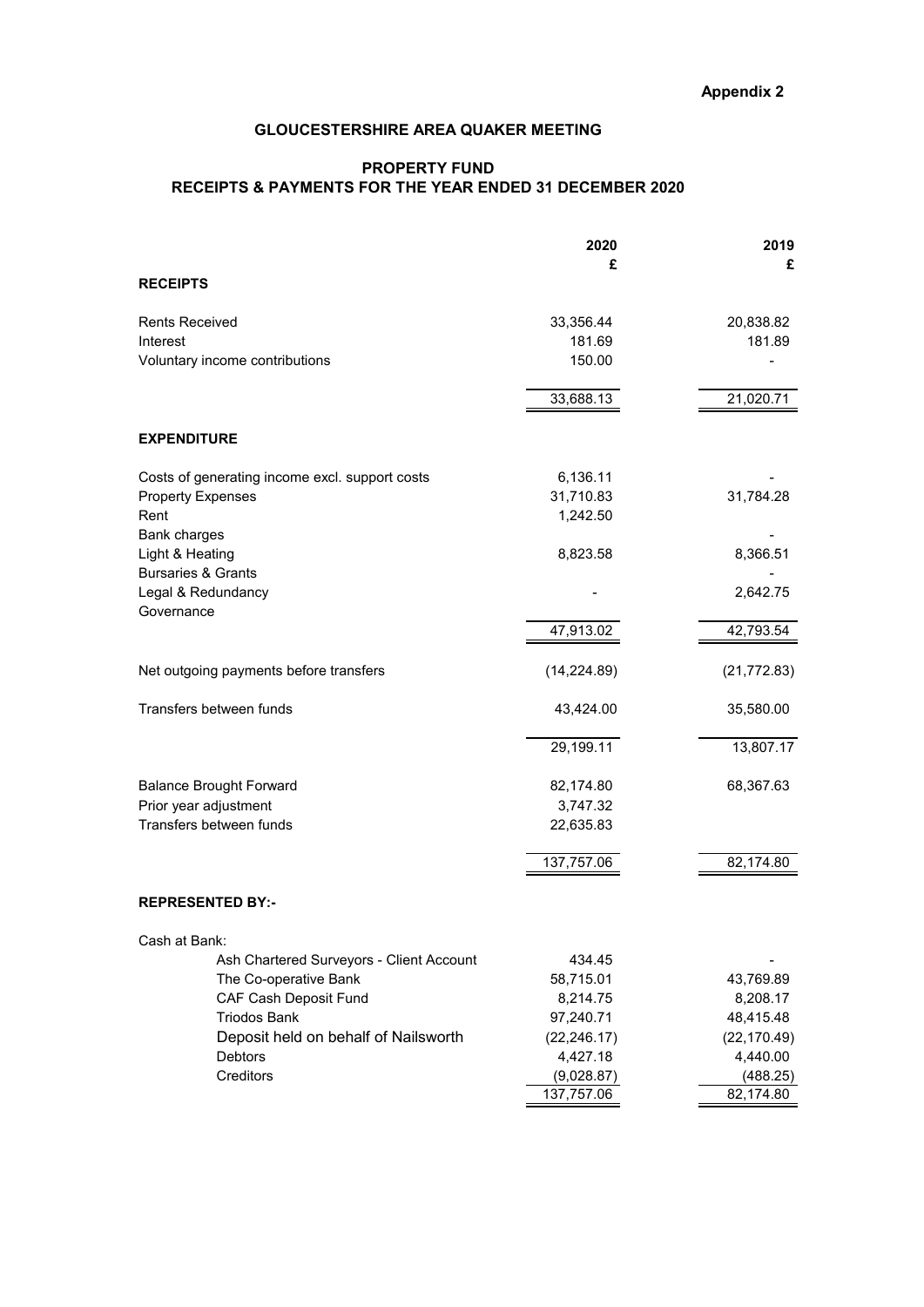### **BURSARY FUND FOR THE YEAR ENDED 31 DECEMBER 2020**

| 1 RECEIPTS & PAYMENTS ACCOUNT        | 2020<br>£    | 2019<br>£ |
|--------------------------------------|--------------|-----------|
| <b>RECEIPTS</b>                      |              |           |
| Sales of Investments                 |              |           |
| Investment Income                    | 1,347.08     | 1,887.43  |
| Deposit Interest                     | 227.28       |           |
| Other income                         |              |           |
|                                      | 1,574.36     | 1,887.43  |
| <b>PAYMENTS</b>                      |              |           |
| <b>Various Bursaries</b>             | 676.00       | 2,575.00  |
| Bank charges                         |              |           |
|                                      | 676.00       | 2,575.00  |
| <b>INCOME RESERVE</b>                |              |           |
| Net (Payments) Receipts              | 898.36       | (687.57)  |
| <b>Balance Brought Forward</b>       | 36,729.73    | 37,410.11 |
| Transfers to Property Fund           | (12, 635.83) |           |
| Interest received on behalf of LM    |              | 7.19      |
| Prior year adjustment                | (4,788.25)   |           |
|                                      | 20,204.01    | 36,729.73 |
| <b>REPRESENTED BY:</b>               |              |           |
| The Co-operative Bank                | 16,262.59    | 5,591.51  |
| CAF Cash Deposit Fund                | 8,733.52     | 3,938.26  |
| Deposit held on behalf on Forest     | (2, 134.82)  | 2,133.10  |
| Deposit held on behalf of Nailsworth | (2,657.28)   | 2,655.15  |
| Principality - closed 7/9/20         |              | 22,411.71 |
|                                      | 20,204.01    | 36,729.73 |

-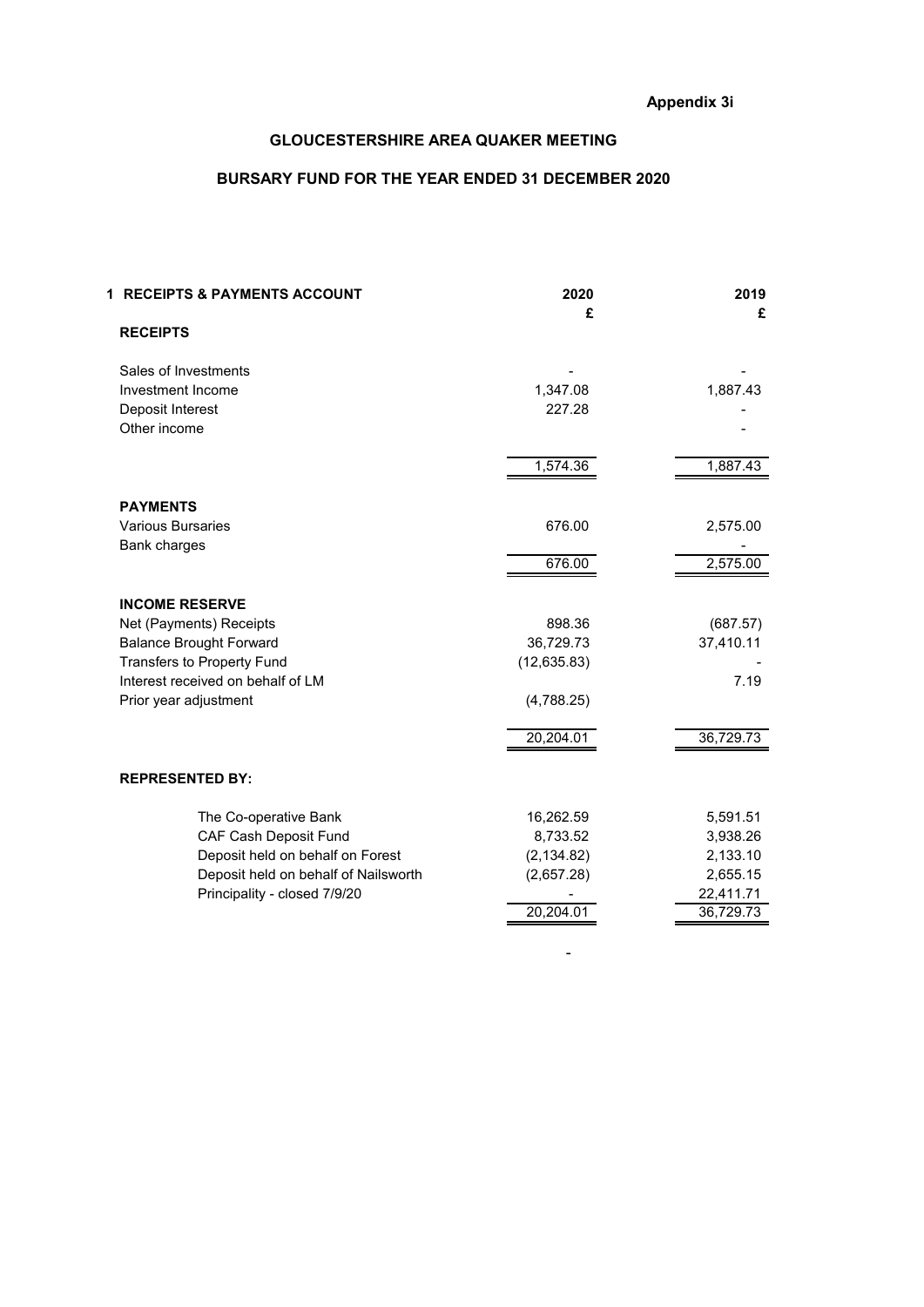### **INVESTMENTS HELD IN THE BURSARY FUND CAPITAL ACCOUNT AS AT THE YEAR ENDED 31 DECEMBER 2020**

| <b>HOLDING</b>                         | <b>INVESTMENT</b>                         | <b>MARKET VALUE</b> |         | <b>AT COST</b> |        |
|----------------------------------------|-------------------------------------------|---------------------|---------|----------------|--------|
|                                        |                                           | 2020                | 2019    | 2020           | 2019   |
|                                        |                                           | £                   | £       | £              | £      |
| <b>1 WIDER RANGE</b>                   |                                           |                     |         |                |        |
| 15,267.48                              | Friends Provident Stewardship Unit Trust  |                     |         |                |        |
|                                        | BMO Responsible UK Equity 2 Inc           | 13,500              | 14,405  | 5,275          | 5,275  |
| 7,848.99                               | Rathbone Ethical Bond Fund Income         | 7,905               | 7,573   | 7,900          | 7,900  |
|                                        | Friends Provident Stewardship Income Fund |                     |         |                |        |
| 6,637.21                               | BMO Responsible UK Income 2 Inc           | 11,615              | 13,389  | 7,900          | 7,900  |
|                                        | <b>Standard Life</b>                      |                     |         |                |        |
| 16,724.47                              | <b>UK Ethical Fund Accumulation</b>       | 31,124              | 34,135  | 7,900          | 7,900  |
| 10,350.16                              | Aberdeen Ethical World Inc                | 24,254              | 21,261  | 7,900          | 7,900  |
| 7,008.91                               | COIF Ethical Investment Fund              | 19,332              | 18,188  |                |        |
| <b>Total Wider Range Investments</b>   |                                           | 107,729             | 108,952 | 36,875         | 36,875 |
| <b>2 SPECIAL RANGE</b>                 |                                           |                     |         |                |        |
| 1.089.50                               | The Charities Official Investment Fund    |                     |         | 7,112          | 7,112  |
| <b>Total Special Range Investments</b> |                                           |                     |         | 7,112          | 7,112  |
| <b>SUMMARY</b>                         |                                           |                     |         |                |        |
|                                        | Wider Range Investments                   | 107,729             | 108,952 | 36,875         | 36,875 |
|                                        | Special Range Investments                 |                     |         | 7,112          | 7,112  |
| <b>TOTAL INVESTMENT HELD</b>           |                                           | 107,729             | 108,952 | 43,987         | 43,987 |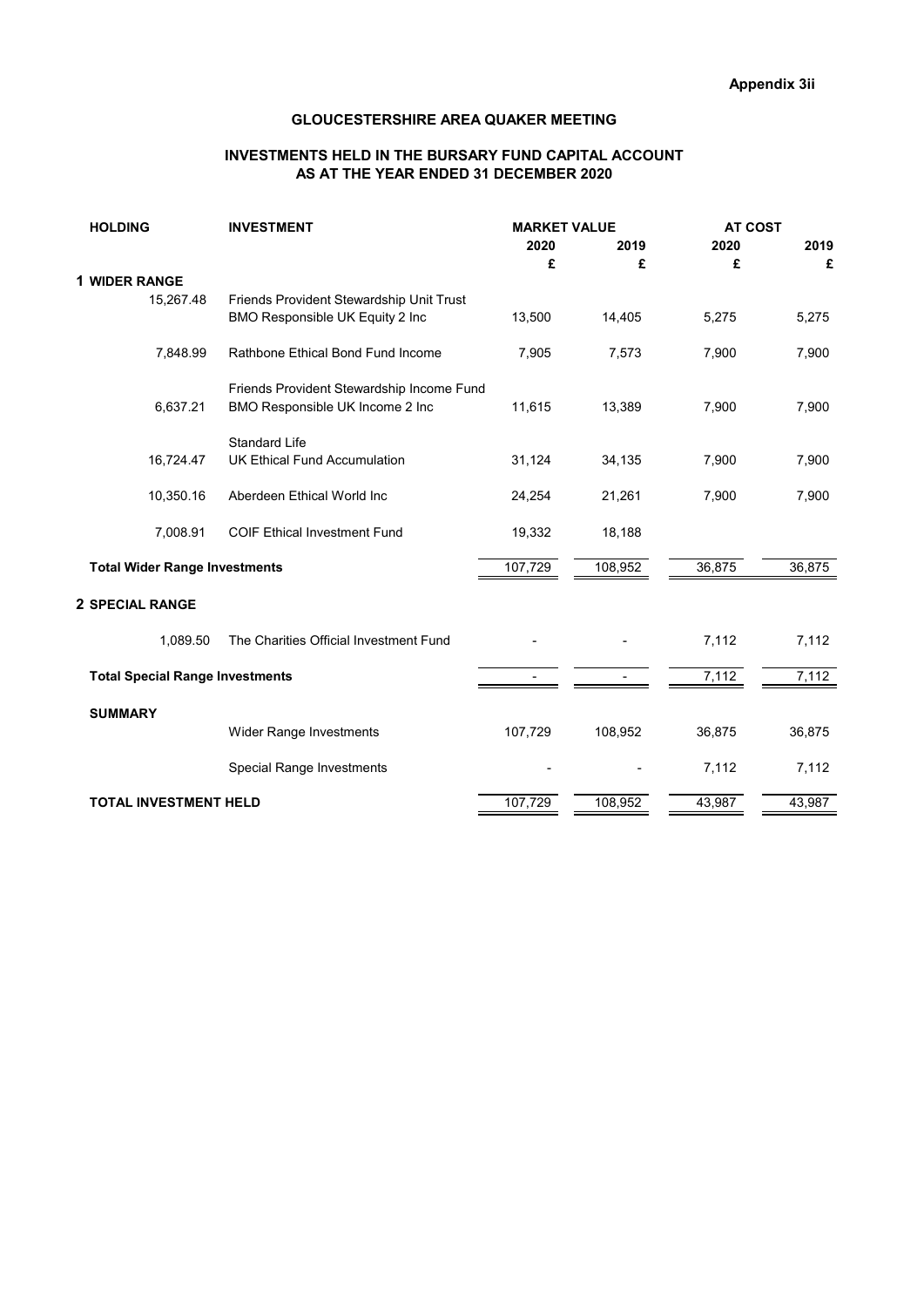### **GLOUCESTER QUAKER CAMP ACCOUNTS THE YEAR ENDED 31 DECEMBER 2020**

| <b>1 RECEIPTS &amp; PAYMENTS ACCOUNT</b>                          | 2020                     | 2019                     |
|-------------------------------------------------------------------|--------------------------|--------------------------|
|                                                                   | £                        | £                        |
| <b>RECEIPTS</b>                                                   |                          |                          |
| Contributions                                                     |                          | 3,056.50                 |
| <b>PAYMENTS</b>                                                   |                          |                          |
| <b>Site Costs</b>                                                 |                          | 700.00                   |
| Moving sites fees                                                 |                          |                          |
| Lorry Hire & Fuel<br><b>Provisions less Sales</b>                 |                          | 268.18<br>1,545.41       |
| Gas, Paraffin, Wood, Water                                        |                          | $\overline{\phantom{a}}$ |
| Administration                                                    | 7.40                     | 55.60                    |
| Activities<br>Hire of Marquee                                     |                          | 50.98<br>٠               |
| Garage rent                                                       |                          |                          |
| Refunds                                                           |                          | 200.00                   |
| Owing to bristol increase                                         | 7.40                     | 2,820.17                 |
|                                                                   |                          |                          |
| SURPLUS/DEFICIT OPERATION OF CAMP                                 | (7.40)                   | 236.33                   |
|                                                                   |                          |                          |
| <b>OTHER COSTS</b><br><b>Equipment Repairs &amp; Renewals</b>     | 0.00                     | 8.99                     |
| Depreciation                                                      | 55.48                    | 58.40                    |
|                                                                   |                          |                          |
|                                                                   | 55.48                    | 67.39                    |
| <b>OTHER INCOME</b>                                               |                          |                          |
| Sales for income generation                                       | 0.00                     | 123.10                   |
| Donation<br>Transfers between funds                               |                          |                          |
|                                                                   |                          |                          |
| <b>BANK DEPOSIT INTEREST</b>                                      | 3.48                     | 5.36                     |
| NET SURPLUS/DEFICIT TRANSFERRED TO CAMP ACCOUNT                   | (59.40)                  | 297.40                   |
| 2 CAMP BALACE SHEET                                               |                          |                          |
| <b>CAMP FUND</b>                                                  |                          |                          |
| <b>Balance Brought Forward</b><br>Net Surplus/Deficit Transferred | 4,122.27<br>(59.40)      | 3,824.87<br>297.40       |
|                                                                   |                          |                          |
|                                                                   | 4,062.87                 | 4,122.27                 |
| <b>REPRESENTED BY:-</b>                                           |                          |                          |
| <b>FIXED ASSETS</b>                                               |                          |                          |
| Garages                                                           | $\overline{\phantom{a}}$ |                          |
| Equipment Pool at WDV                                             | 1,054.08                 | 1,109.56                 |
|                                                                   | 1,054.08                 | 1,109.56                 |
|                                                                   |                          |                          |
| <b>CURRENT ASSETS</b>                                             |                          |                          |
| Triodos<br>Bank                                                   | 1,346.95                 | 1,343.47                 |
| Co Op                                                             | 1,661.84                 | 1,342.74                 |
| Debtors<br>Cash in Hand                                           | ÷,<br>÷,                 | 326.50                   |
|                                                                   |                          |                          |
|                                                                   | 3,008.79                 | 3,012.71                 |
| Creditors Due within One Year                                     | 0.00                     | (0.00)                   |
|                                                                   |                          |                          |
| <b>CURRENT ASSETS LESS CURRENT LIABILITIES</b>                    | 3,008.79                 | 3,012.71                 |
|                                                                   |                          |                          |
| <b>TOTAL NET ASSETS</b>                                           | 4,062.87                 | 4,122.27                 |
| Difference                                                        |                          |                          |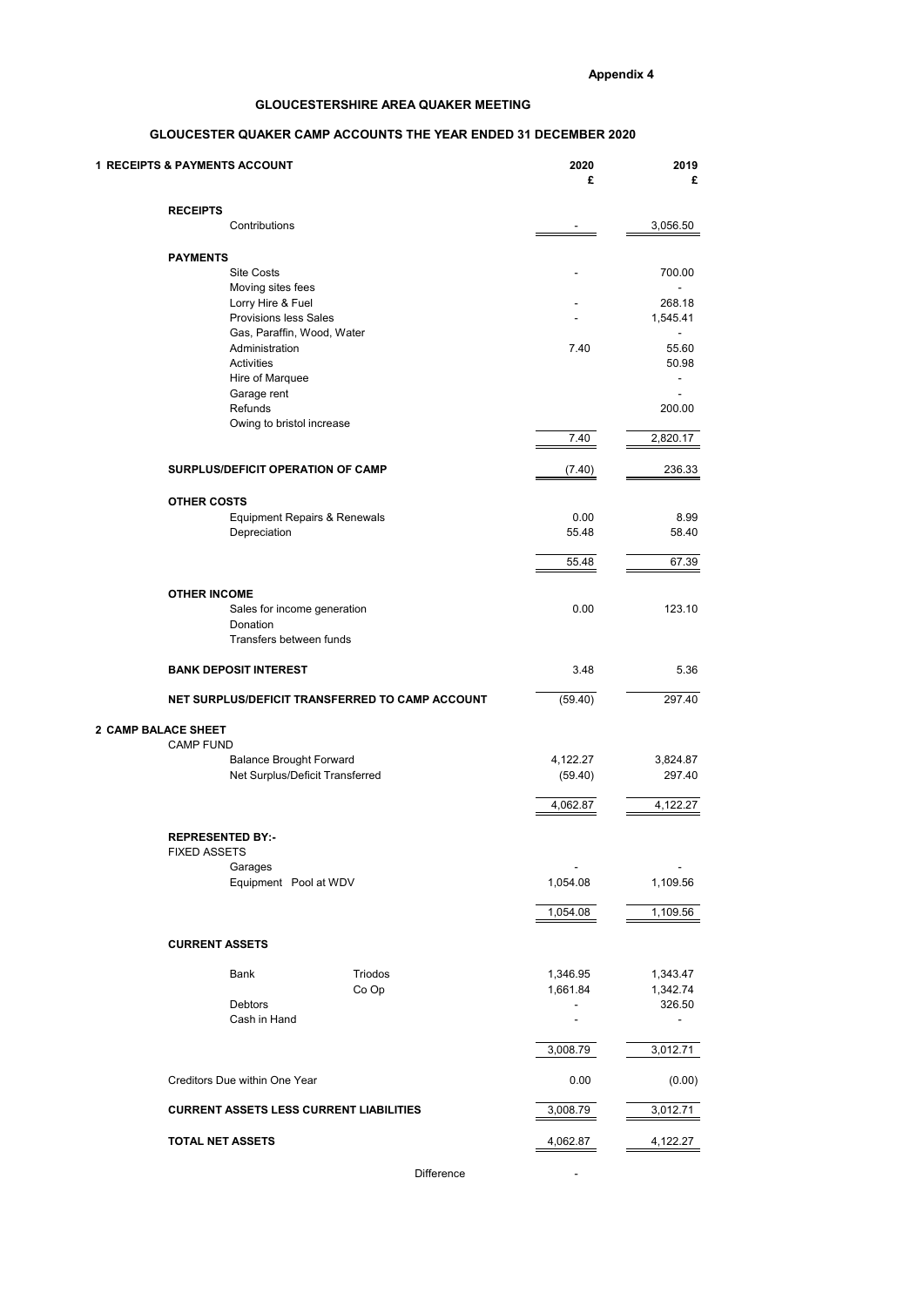### **SUMMARY OF LOCAL MEETING ACCOUNTS FINANCIAL STATEMENTS YEAR ENDED 31 DECEMBER 2020**

| <b>INCOME</b>                             |                                               | 2020      | 2019      |
|-------------------------------------------|-----------------------------------------------|-----------|-----------|
|                                           |                                               | £         | £         |
|                                           | Voluntary (Schedule & Gift Aid)               | 99,956    | 83,258    |
|                                           | Voluntary, legacies & collections             | 17,666    | 42,201    |
|                                           | Hiring for income generation                  | 11,070    | 27,789    |
|                                           | Sales for income generation                   | 662       | 718       |
|                                           | Grants                                        | 1,866     |           |
|                                           | Interest on dividends                         | 750       | 712       |
|                                           | Charitable activities, events, book sales etc | 0         | 25        |
|                                           | Other receipts                                | 1,455     | 10,828    |
|                                           |                                               | 133,424   | 165,530   |
| <b>EXPENDITURE</b>                        |                                               |           |           |
|                                           | Costs of voluntary income                     |           |           |
|                                           | Cost of generating income                     | 204       | 318       |
|                                           | Support costs of generating income            | 21,005    | 21,106    |
|                                           | Local meeting charitable activity             |           |           |
|                                           | excluding support costs                       | 35,815    | 15,093    |
|                                           | Local meeting charitable activity             |           |           |
|                                           | support costs (friends expenses)              | 18,098    | 29,832    |
|                                           | Other payments                                | 2,898     | 69,756    |
|                                           | Governance costs                              | 0         |           |
|                                           |                                               | 78,021    | 136,105   |
| Net incoming resources before transfers   |                                               | 55,403    | 29,425    |
|                                           | Transfers between funds, quota paid           | (58, 324) | (52, 920) |
|                                           | Grants                                        |           |           |
|                                           | Acting as agents, receipts in                 | 7,472     | 17,645    |
|                                           | Acting as agents, payments out                | (7, 472)  | (30, 715) |
|                                           |                                               | (2,921)   | (36, 565) |
|                                           | Unrealised gain on investment                 | 6,225     | 16,333    |
| Net movement in funds - Surplus/(deficit) |                                               | 3,304     | (20, 232) |
|                                           | <b>Balance from Previous Year</b>             | 267,403   | 287,635   |
|                                           | Prior year adjustments                        | 1,175     |           |
|                                           | <b>Balance Carried Forward</b>                | 271,882   | 267,402   |
| <b>REPRESENTED BY:-</b>                   |                                               |           |           |
|                                           | <b>CURRENT ASSETS</b>                         |           |           |
|                                           | Bank Balances and cash                        | 75,968    | 84,345    |
|                                           | <b>Debtors</b>                                | 15,820    | 8,341     |
|                                           | Deposits                                      | 72,200    | 78,723    |
|                                           | Deposits held on behalf AM/LM's               | 0         | 0         |
|                                           | Deposits held in Property fund                | 22,246    | 22,170    |
|                                           | Deposits held in Busary fund                  | 4,792     | 4,788     |
|                                           | Investments                                   | 86,091    | 79,843    |
|                                           | Creditors                                     | (5,234)   | (10, 807) |
|                                           |                                               | 271,882   | 267,402   |

There are no restricted or endowment funds held by the Local Meetings. All their funds are unrestricted.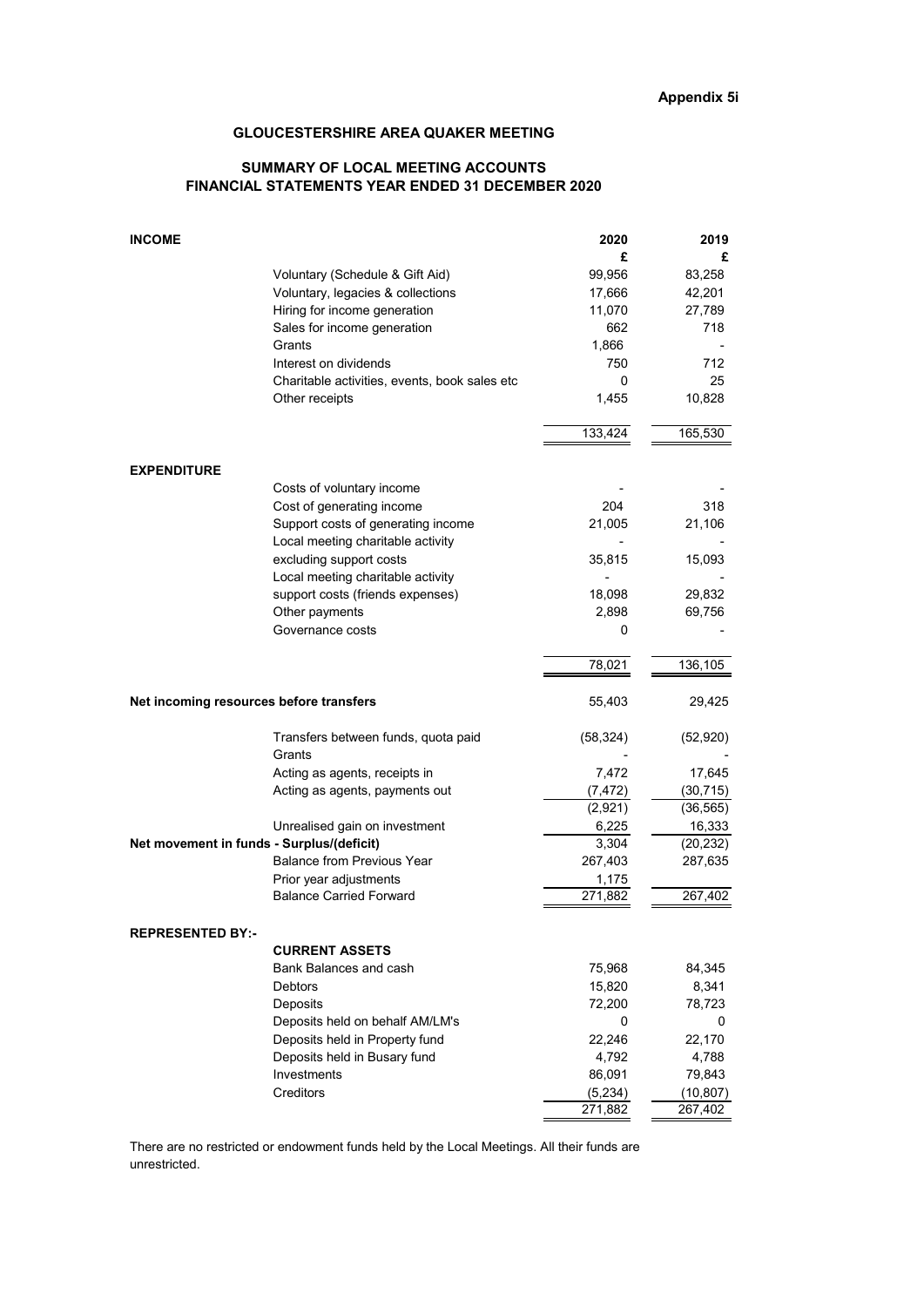| l            |
|--------------|
|              |
|              |
|              |
|              |
|              |
|              |
| I            |
|              |
| i            |
|              |
|              |
| I            |
|              |
|              |
|              |
|              |
| <b>STATE</b> |
|              |
|              |
|              |
|              |

### SUMMARY OF LOCAL MEETING ACCOUNTS **SUMMARY OF LOCAL MEETING ACCOUNTS**

# FINANCIAL STATEMENTS YEAR ENDED 31 DECEMBER 2020 **FINANCIAL STATEMENTS YEAR ENDED 31 DECEMBER 2020**

|                                                                                                                           |                        |                                 | <b>TIMARANO IN TERMITAL OF STATES</b> | こりよく ロミクワウ シーフ | <b>LYNDUN YAY</b>        |                                    |                   |                    |               |
|---------------------------------------------------------------------------------------------------------------------------|------------------------|---------------------------------|---------------------------------------|----------------|--------------------------|------------------------------------|-------------------|--------------------|---------------|
|                                                                                                                           | Total                  | Cheltenham                      | Cirencester                           | Forest         | Gloucester               | <b>Nailsworth</b>                  | Painswick         | Stroud             | <b>Motton</b> |
| Voluntary (Schedule & Gift Aid)<br>Income                                                                                 | 99,955.68              |                                 | 18,297.17                             | 5,650.01       |                          |                                    |                   |                    | 3,077.85      |
| Hiring for income generation<br>Voluntary, legacies & collections                                                         | 17,665.99<br>11,070.26 | 25,227.01<br>146.19<br>2,833.90 | 4,457.00<br>189.86                    | 38.48          | 8,402.77<br>850.54       | 27,285.31<br>15,799.86<br>3,779.36 | 9,291.81<br>25.00 | 2,723.75<br>616.06 |               |
| Sales for income generation                                                                                               | 661.92                 | 661.92                          |                                       |                |                          |                                    |                   |                    |               |
| Interest and dividends<br>Grants                                                                                          | 1,865.78<br>749.58     | 1,865.78<br>90.15               | 560.81                                | 30.35          | 25.92                    | 77.81                              | 3.63              |                    |               |
| Charitable activities, events                                                                                             |                        |                                 |                                       |                |                          |                                    |                   |                    |               |
| Other receipts<br>book sales etc                                                                                          | 1,455.21               | 155.21                          | 1,100.00                              |                | $\blacksquare$           | 200.00                             |                   |                    |               |
|                                                                                                                           | 133,424.42             | 30,941.07                       | 24,604.84                             | 5,718.84       | 9,279.23                 | 47,142.34                          | 9,320.44          | 3,339.81           | 3,077.85      |
| Receipts as Agent                                                                                                         | 7,471.69               | 425.10                          | 2,794.00                              | 462.50         | 1,236.80                 | 1,066.45                           | 017.00            | 242.86             | 86.95         |
| parts of the AM<br>Receipts (transfers) from other                                                                        | 0.00                   |                                 |                                       |                |                          |                                    |                   |                    |               |
|                                                                                                                           | 7,471.69               | 425.10                          | 2,794.00                              | 462.50         | 1,236.80                 | 1,066.45                           | 617.00            | 242.86             | 626.98        |
| Total Income                                                                                                              | 140,896.11             | 31,366.17                       | 27,398.84                             | 6,181.34       | $\mathbf I$<br>10,516.03 | 48,208.79                          | 9,937.44          | 3,582.67           | 3,704.83      |
|                                                                                                                           | Total                  | Cheltenham                      | Cirencester                           | Forest         | <b>Gloucester</b>        | <b>Nailsworth</b>                  | Painswick         | <b>Stroud</b>      | <b>Motton</b> |
| Support costs of generating income<br>Cost of generating income<br>Costs of voluntary income<br>EXPENDITURE               | 21,005.19<br>204.29    | 6,515.65<br>199.29              | 6443.18<br>00'S                       |                | 2,129.56                 | 5,916.80                           |                   |                    |               |
| Local meeting charitable activity<br>excluding support costs                                                              | 35,815.47              | 12,188.44                       | 9,030.01                              | 702.77         | 2,095.98                 | 9,406.27                           |                   | 00.008             | 1,792.00      |
| Governance costs, bank charges<br>Other payments<br>Local meeting charitable activity<br>support costs (friends expenses) | 18,098.00<br>2,898.04  | 2,792.43<br>2,898.04            | 5,616.91                              |                | 236.63                   | 3,944.54                           | 5,335.49          | 00'76              | 00'08         |
|                                                                                                                           | 78,020.99              | 24,593.85                       | 21,095.10                             | 702.77         | 4,462.17                 | 19,267.61                          | 5,335.49          | 00'769             | 1,872.00      |